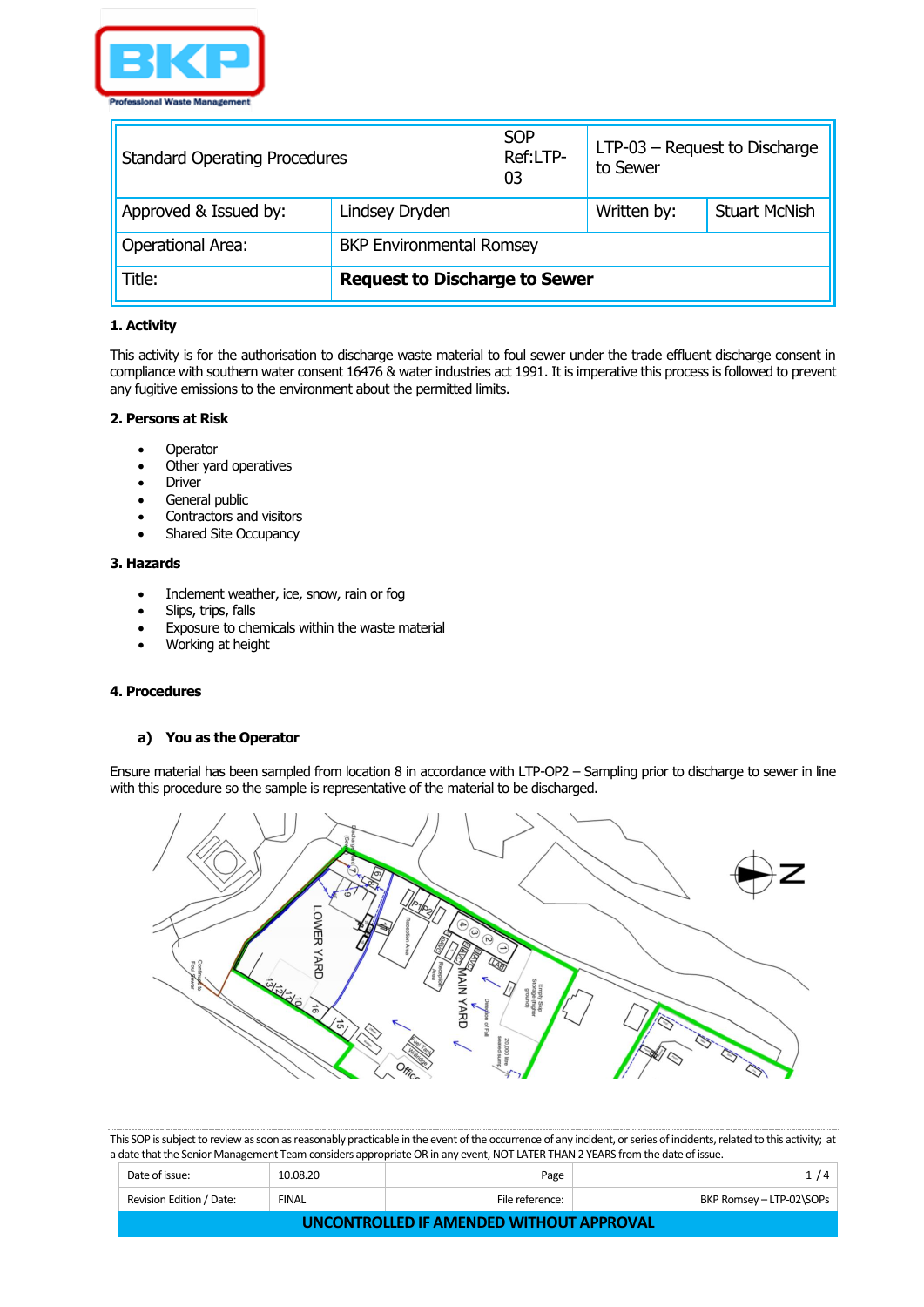Once sampling has been completed it is to be analysed against the consent in the onsite laboratory by or under the supervision of a HNC qualified chemist.

The material must be analysed against the parameters of the consent;

| 12. Limits on Effluent Composition |                                                                       |                          |                                    |  |                     |               |         |               |  |
|------------------------------------|-----------------------------------------------------------------------|--------------------------|------------------------------------|--|---------------------|---------------|---------|---------------|--|
| concentration.                     | The following trade effluent constituents shall not exceed the stated |                          |                                    |  |                     |               |         |               |  |
|                                    |                                                                       | <b>Constituent</b>       |                                    |  | Maximum             |               |         |               |  |
| 12.1                               |                                                                       |                          | Chemical Oxygen Demand Shaken as 0 |  | 1000ma/l            | Concentration |         |               |  |
| 12.2                               | Chloride                                                              |                          |                                    |  | 1000mg/l            |               |         |               |  |
| 12.3                               |                                                                       | Nitrogen Ammoniacal as N |                                    |  | 60 <sub>mq</sub> /l |               |         |               |  |
| 12.4                               |                                                                       |                          | Solids Suspended 105 Degrees C     |  | 500mg/l             |               |         |               |  |
| 12.5                               |                                                                       | Sulphide as S            |                                    |  | 1 <sub>mg</sub> /1  |               |         |               |  |
|                                    |                                                                       |                          |                                    |  |                     |               |         |               |  |
|                                    | DATED the 28 <sup>th</sup> July 2016                                  |                          |                                    |  |                     |               |         |               |  |
|                                    |                                                                       |                          |                                    |  |                     |               |         |               |  |
|                                    |                                                                       |                          |                                    |  |                     |               |         |               |  |
| <b>SIGNED</b>                      |                                                                       |                          |                                    |  |                     |               |         |               |  |
|                                    |                                                                       |                          |                                    |  |                     |               |         |               |  |
| Patricia Quintana                  |                                                                       |                          |                                    |  |                     |               |         |               |  |
|                                    | (Trade Effluent Manager)                                              |                          |                                    |  |                     |               |         |               |  |
|                                    |                                                                       |                          |                                    |  |                     |               |         |               |  |
|                                    |                                                                       |                          |                                    |  |                     |               |         |               |  |
|                                    |                                                                       |                          |                                    |  |                     |               |         |               |  |
|                                    | 12. Limits on Effluent Composition                                    |                          |                                    |  |                     |               |         |               |  |
|                                    | Amend clause to read:                                                 |                          |                                    |  |                     |               |         |               |  |
| concentration.                     | The following trade effluent constituents shall not exceed the stated |                          |                                    |  |                     |               |         |               |  |
|                                    |                                                                       | Constituent              |                                    |  |                     |               | Maximum | Concentration |  |

The analysis should be completed using the Hach spectrophotometer and associated vials as directed and in the ''**LTP-LAB-**XX<sup>'</sup>' Operating procedures to assess against the parameters of the consent.

Only material that has been pre-accepted via the central pre-acceptance system and approved by technical assessment is suitable for discharge to sewer.

**Sewage/Cess/Gulley Liquors are the only permitted materials for the consent. Materials falling from other originating sources are only suitable for treatment at third party facilities – See LTP Manager / Technical Assessor / General Manager as appropriate.**

Results of the analysis are to be recorded on sheet **''LTP-LAB04 – Request to Discharge to Sewer''**

A copy of the document is overleaf and should be fully completed and submitted to the General Manager, Group Operations Director & Group Technical Director for approval.

#### **N.B. The current weather conditions must be recorded and time of previous rainfall on submission. The conditions of the consent mean we cannot discharge until 1 hour following any rainfall**

| Date of issue:                           | 10.08.20     | Page            | 2/4                      |  |  |
|------------------------------------------|--------------|-----------------|--------------------------|--|--|
| Revision Edition / Date:                 | <b>FINAL</b> | File reference: | BKP Romsey - LTP-02\SOPs |  |  |
| UNCONTROLLED IF AMENDED WITHOUT APPROVAL |              |                 |                          |  |  |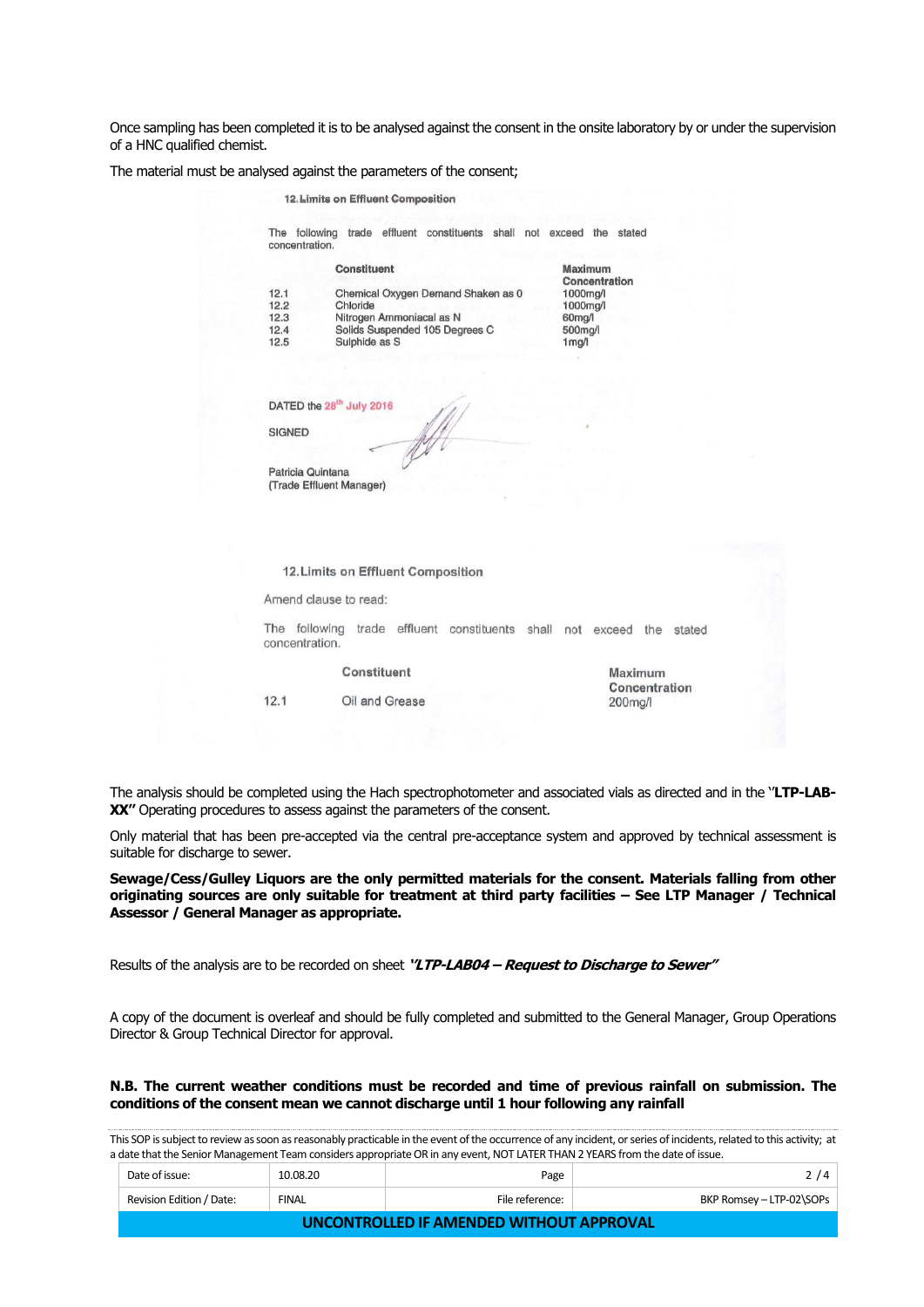| Date:-                     | Sampled By:-                      |
|----------------------------|-----------------------------------|
| Sample Location:-          | Time:-                            |
| Temperature:-              | Signed:-                          |
| Analysis completed by:-    | Sample stored in sample cupboard: |
| Visible Oil layer:- Yes/No | Malodorous:- Yes/No               |

|                                                                                        | pH          | COD (mg/l) | Chloride<br>(mg/l) | Nitrogen<br>as<br>Ammonical N<br>(mg/l) | Sulphide<br>(mg/l) | Suspended<br>Solids at 105<br>degrees<br>(mg/l) |
|----------------------------------------------------------------------------------------|-------------|------------|--------------------|-----------------------------------------|--------------------|-------------------------------------------------|
| Raw Result                                                                             |             |            |                    |                                         |                    |                                                 |
| Dilution<br>Factor                                                                     |             |            |                    |                                         |                    |                                                 |
| Corrected<br>Result                                                                    |             |            |                    |                                         |                    |                                                 |
| Discharge<br>Internal Limit<br>(results must<br>fall<br>within<br>10%<br>οf<br>actual) | $6.5 - 9.5$ | 910        | 910                | 54                                      | 0.9                | 450                                             |

| Comments:            |  |
|----------------------|--|
| Weather conditions:- |  |
|                      |  |

| Material is suitable for Discharge to sewer:- | Date:-     |
|-----------------------------------------------|------------|
| Approx Volume to discharge:-                  | Time:-     |
| Approved By:-                                 | Position:- |

| Date of issue:                           | 10.08.20     | Page            | 3/4                      |  |  |
|------------------------------------------|--------------|-----------------|--------------------------|--|--|
| Revision Edition / Date:                 | <b>FINAL</b> | File reference: | BKP Romsey - LTP-02\SOPs |  |  |
| UNCONTROLLED IF AMENDED WITHOUT APPROVAL |              |                 |                          |  |  |